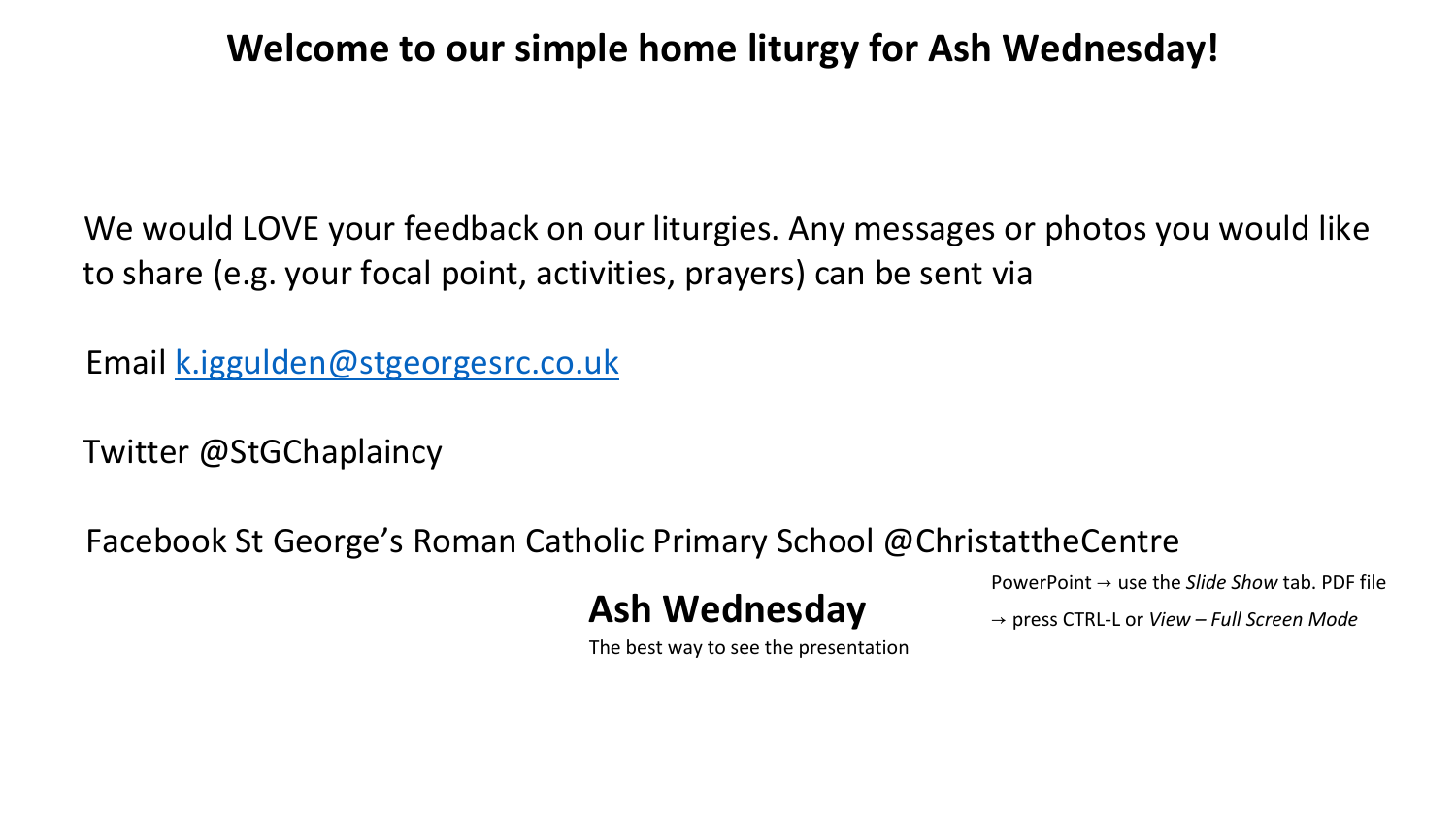If you have these items, we will use them in the Gather part of our liturgy: Bible, Holy Water (or bless your own), cross or crucifix, Lenten promises, candle. Don't worry if you don't have any of them – use the picture. Usually we would receive ashes from last years palms at church on Ash Wednesday. At home, this year, will make a cross with our thumb on our forehead instead.



*Make yourself as comfortable, calm and still as possible. Close your eyes for a moment if you would like. Play some music if it helps you become calm. Take a few slow deep breaths until you are ready to continue.*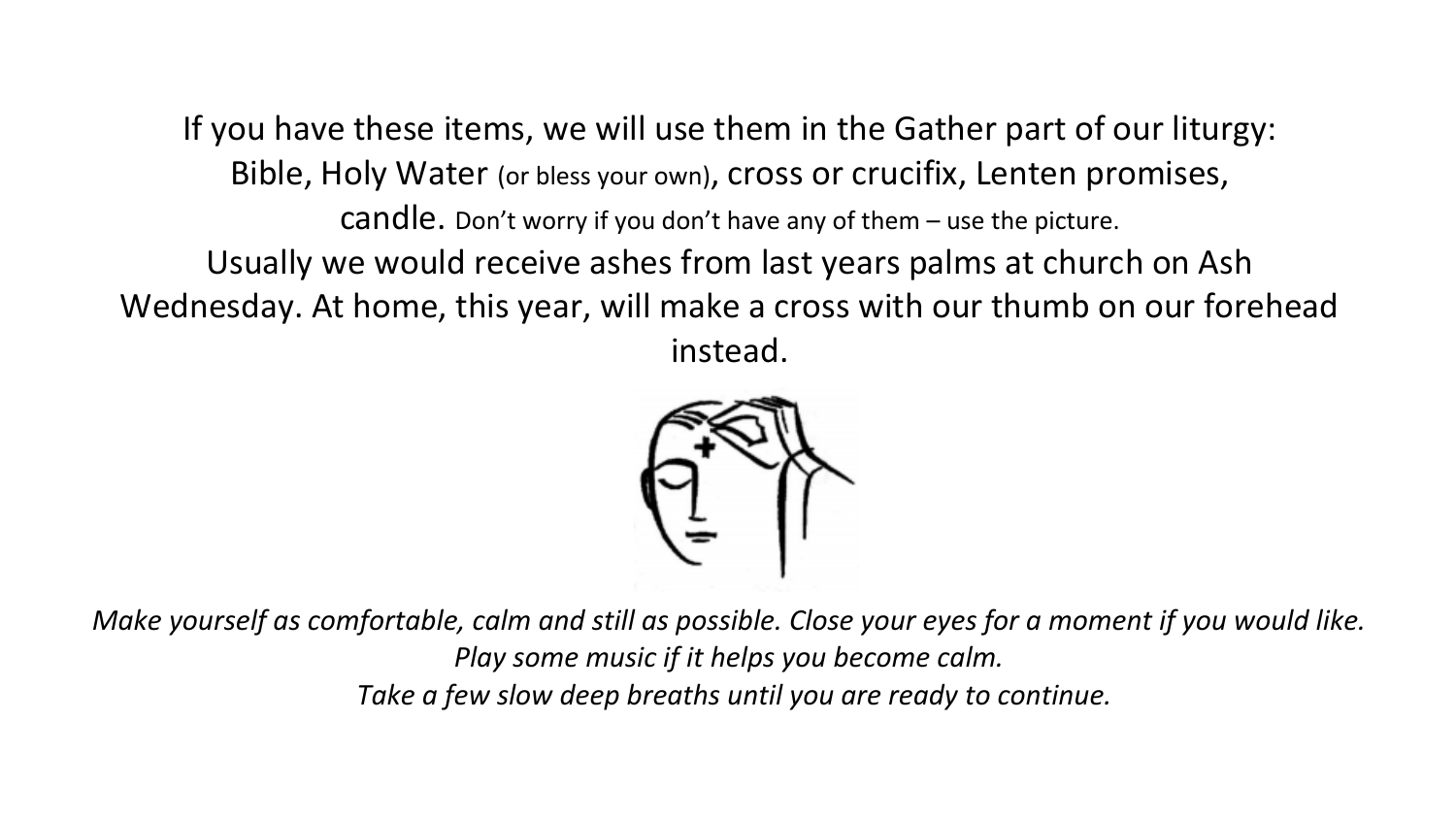## Gather *When you are calm and comfortable, start by making the sign of the*

*cross.* 

### In the name of the Father and of the Son and of the Holy Spirit.

Amen



The Lord be with you! **And with your spirit.** Today, Ash Wednesday, is the start of our Lenten journey.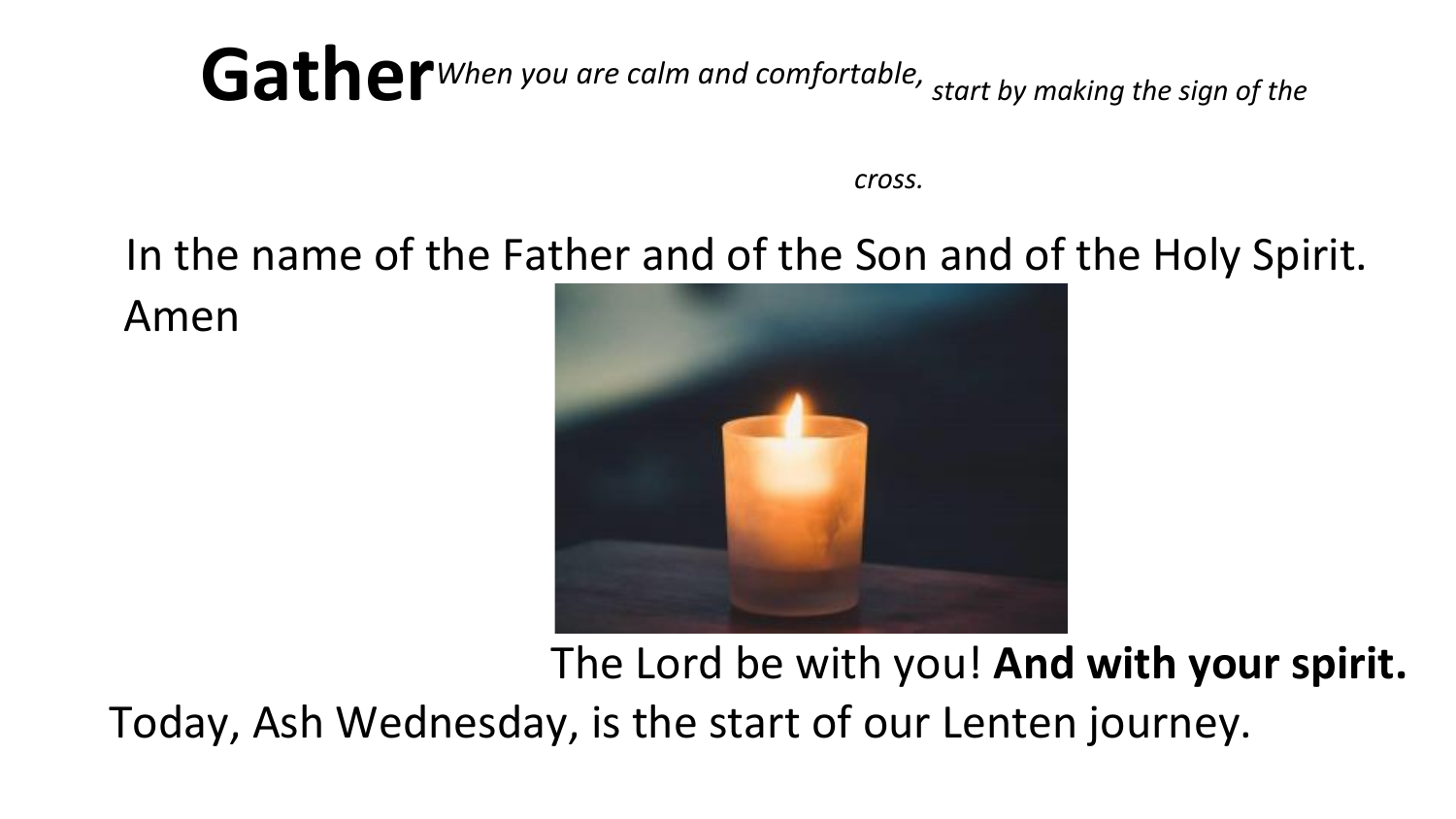Over the next six weeks, we will change our hearts and our lives so we can fully celebrate Easter and follow the risen Lord Jesus. We will say sorry, pray, give up things and help others in need.



#### As we start our Lenten journey, we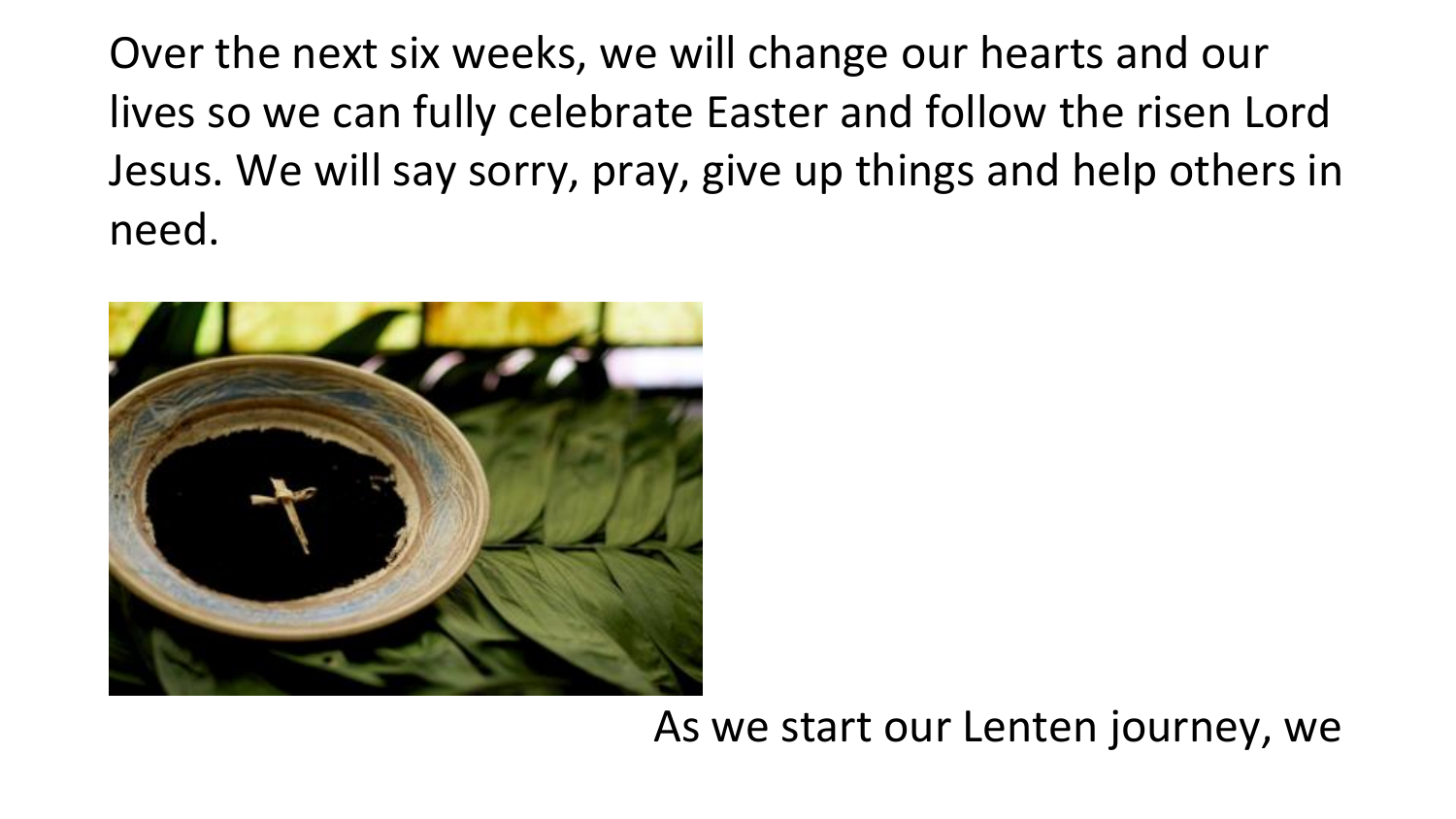

place a Bible on our Sacred Space.

May what we read in these Scriptures be stepping stones for us this Lent.

As we start our Lenten journey, we place Holy Water on our Sacred Space.

This water reminds us of our baptism and of God's overflowing love for us.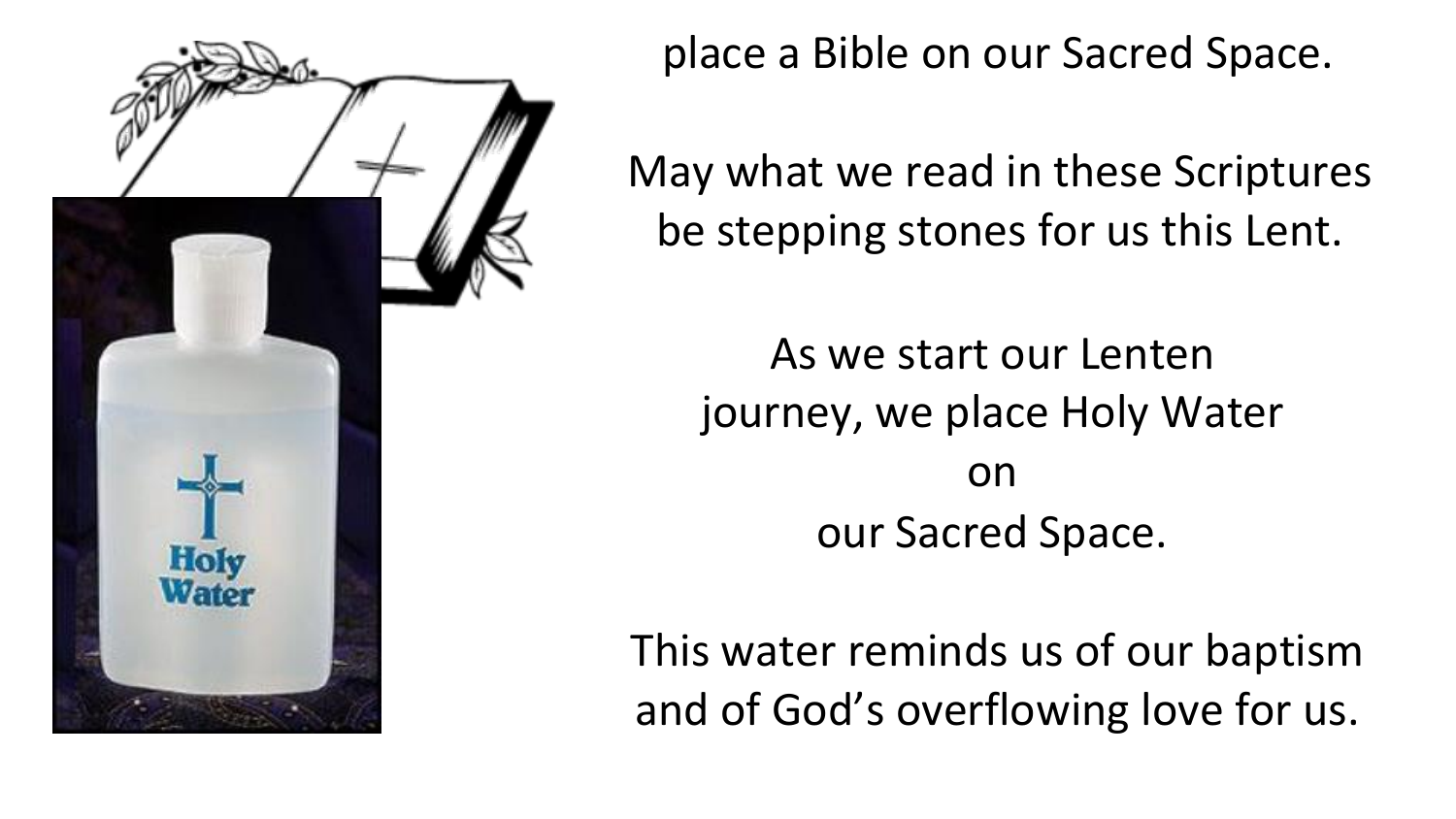

As we start our Lenten journey, we place a cross on our Sacred Space.

It reminds us that God sent his only Son to earth to die for us and to show us how to live by his example.

As we start our Lenten journey, we place our list of Lenten promises on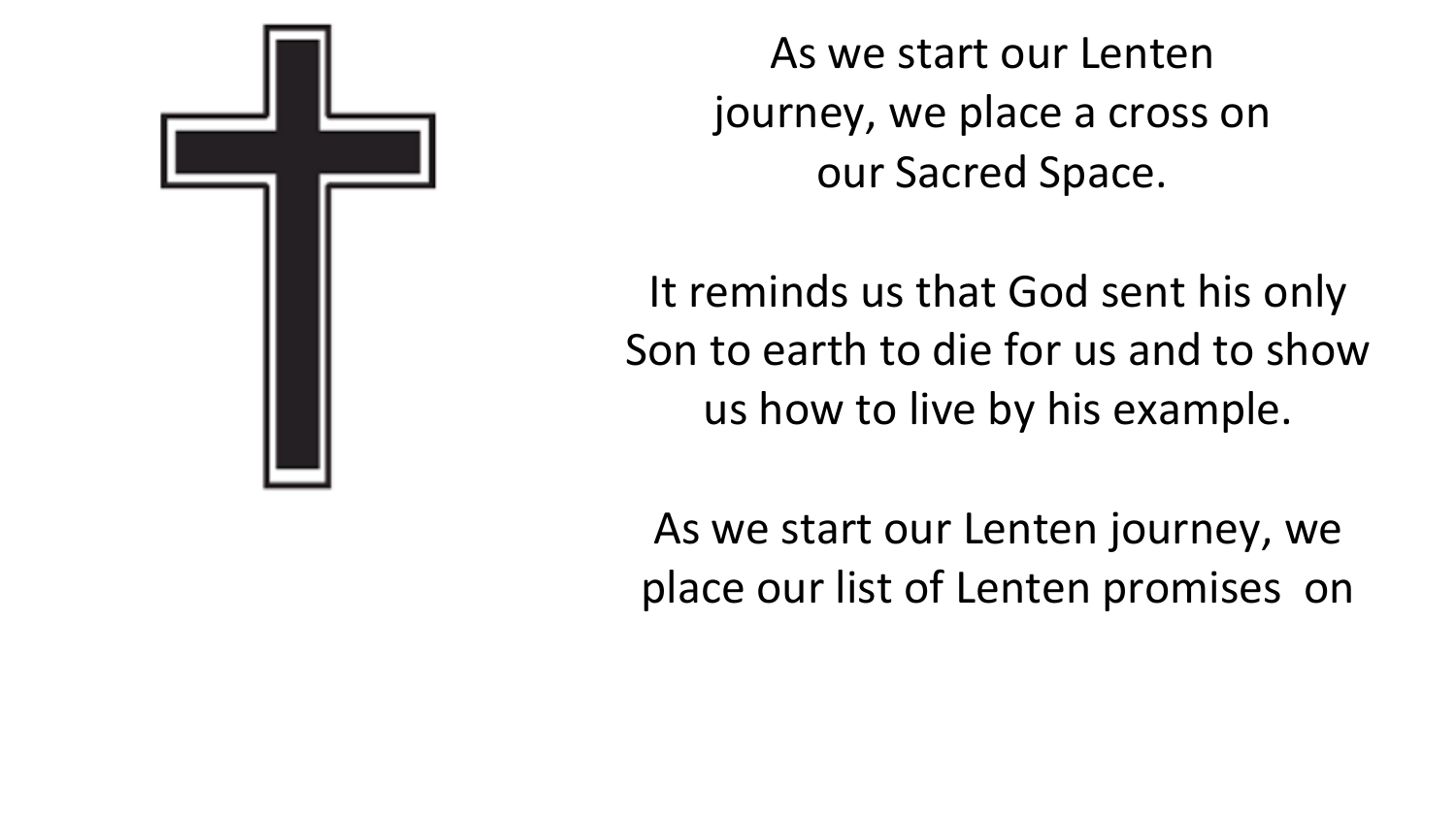

our Sacred Space.

We have made these promises so that we will try to be better people and grow closer to God. As we start our Lenten journey, we place a candle on our Sacred Space.

We light the candle to remind us that God is the Light of the World and is always with us.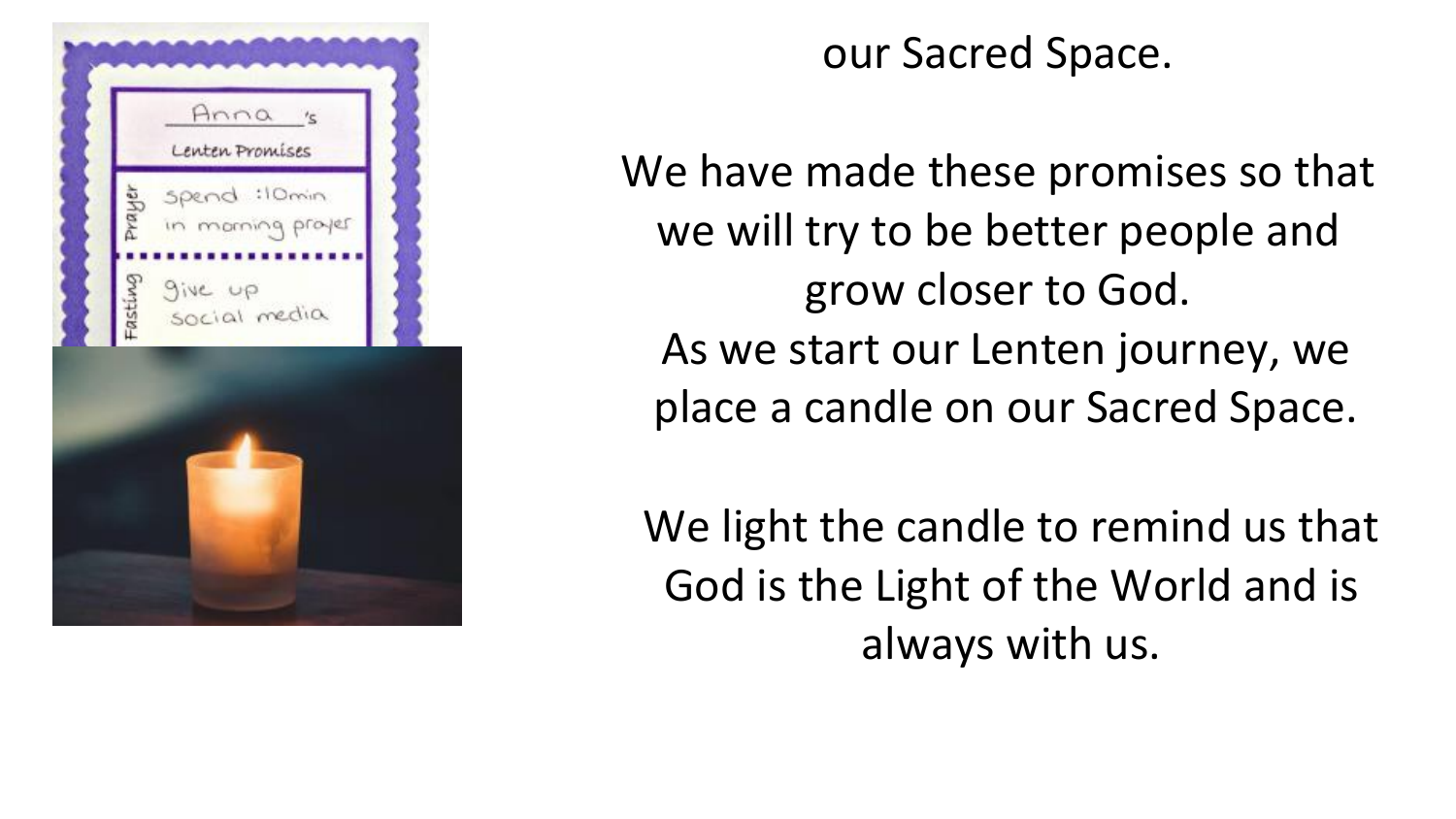## **Gather**

*Let us pray.* 

Loving God, You give us life and all of creation. Sometimes we make the wrong choices and turn away from your love. Help us to remember that even when we do this, you are with us and love us. At the beginning of our Lenten journey, help us feel your healing, forgiving presence. We make this prayer in Jesus' name.

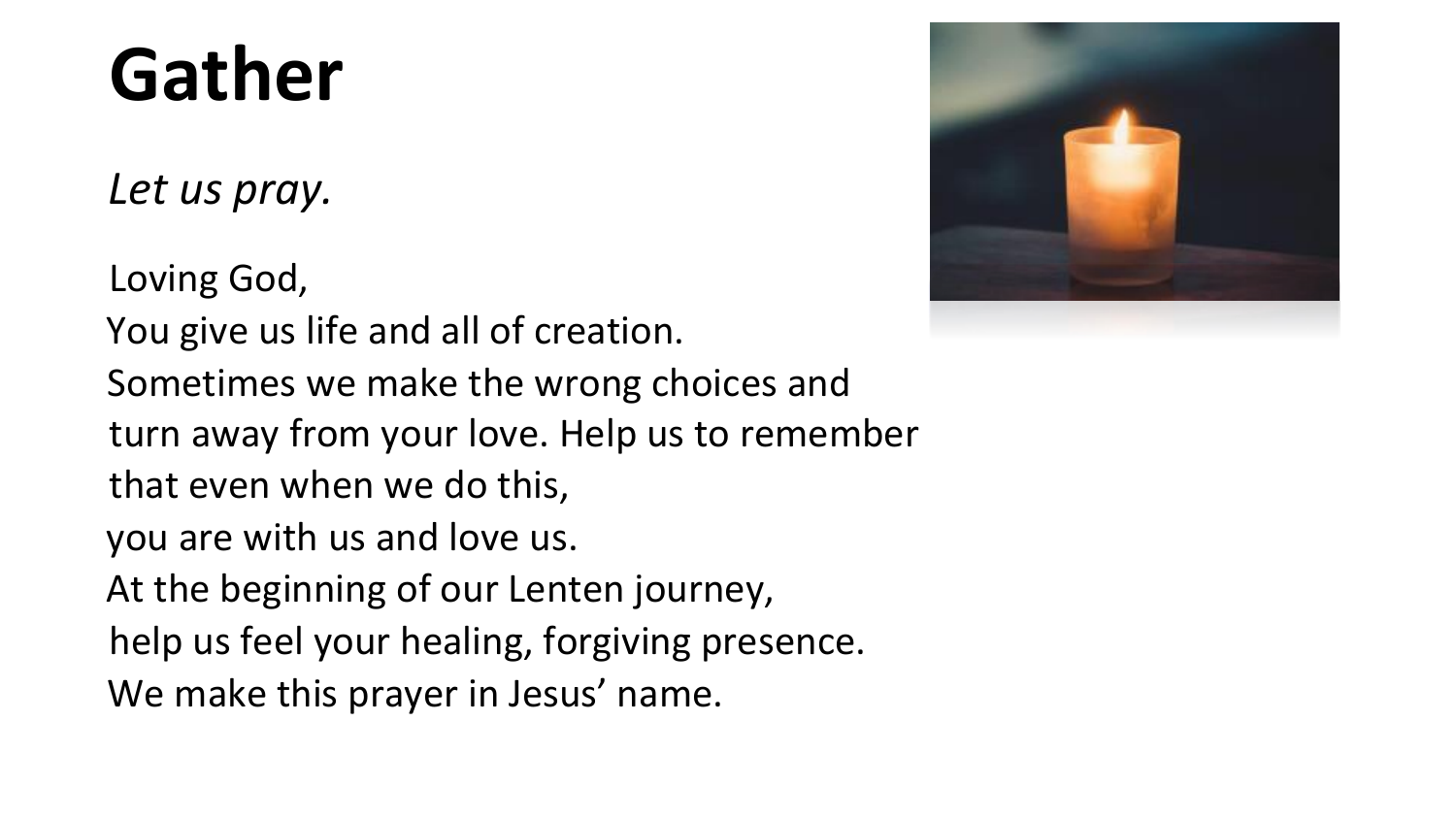Amen

# **Word of God**

A reading from the Gospel of Saint Mark



After John had been put in prison, Jesus went to Galilee and preached the Good News from God. "The right time has come," he said, "and the Kingdom of God is near! Turn away from your sins and believe the Good News!"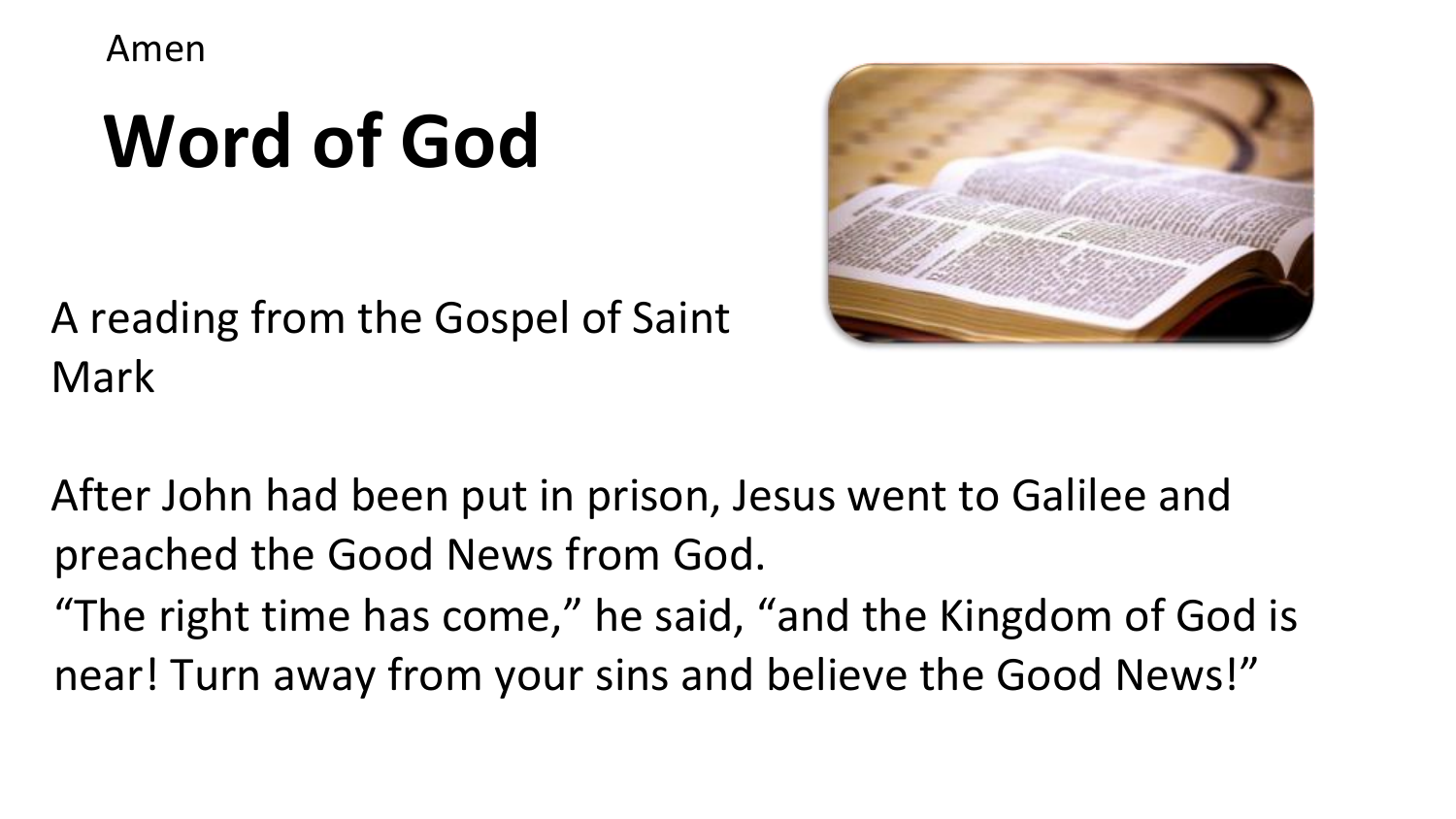The Gospel of the Lord Praise to you, Lord Jesus Christ RESPOND

If you are ready to carry the Good News of Jesus to everyone you know, draw a cross on your forehead and say the words



*"I will say sorry and change so I can follow Jesus"*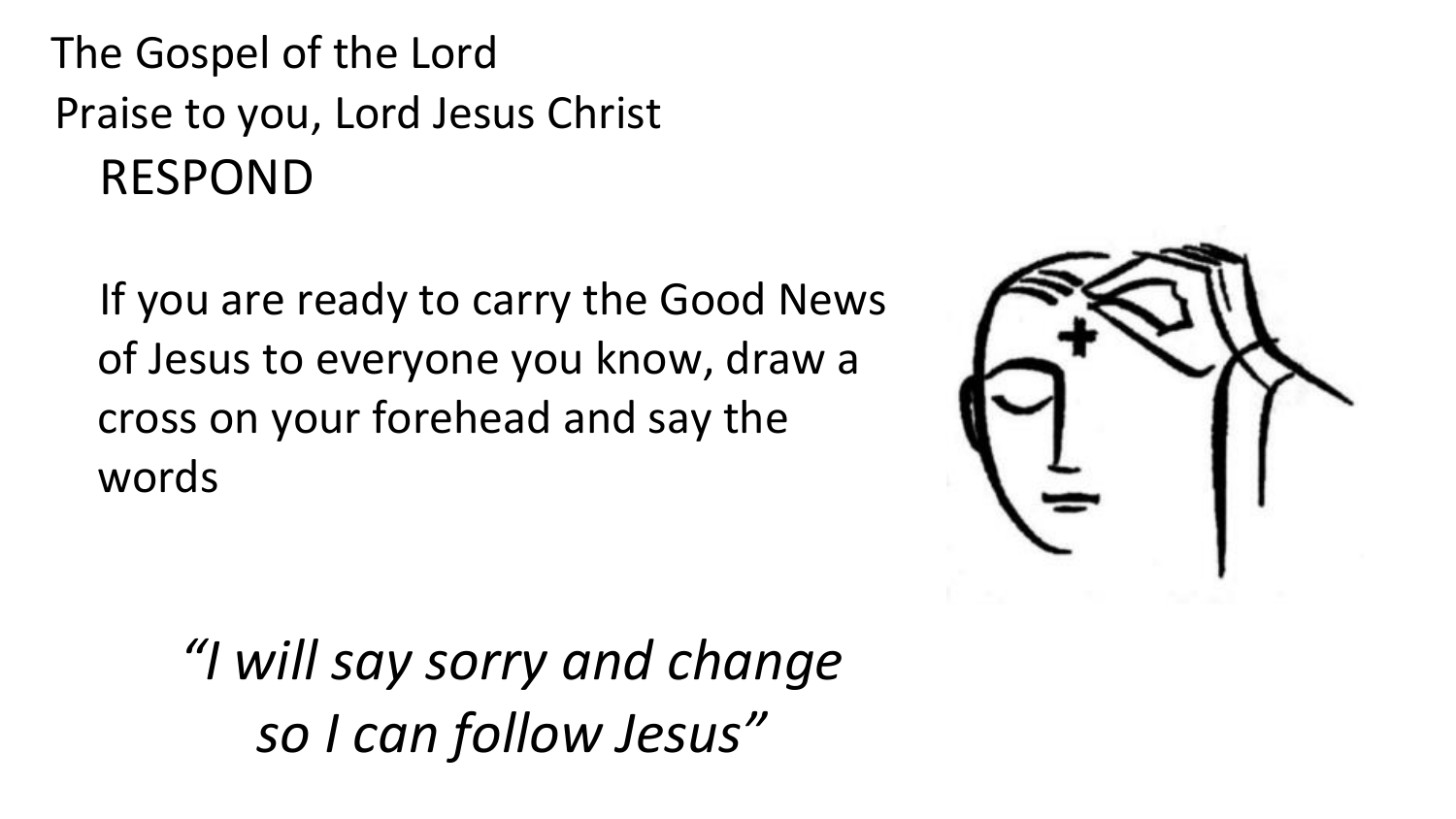### RESPOND

Let us pray

*God of new beginnings, As we begin our Lenten journey today, let us remember that you are always with us. Help us to turn away from the things that take us away from your love.* 



### *Amen*